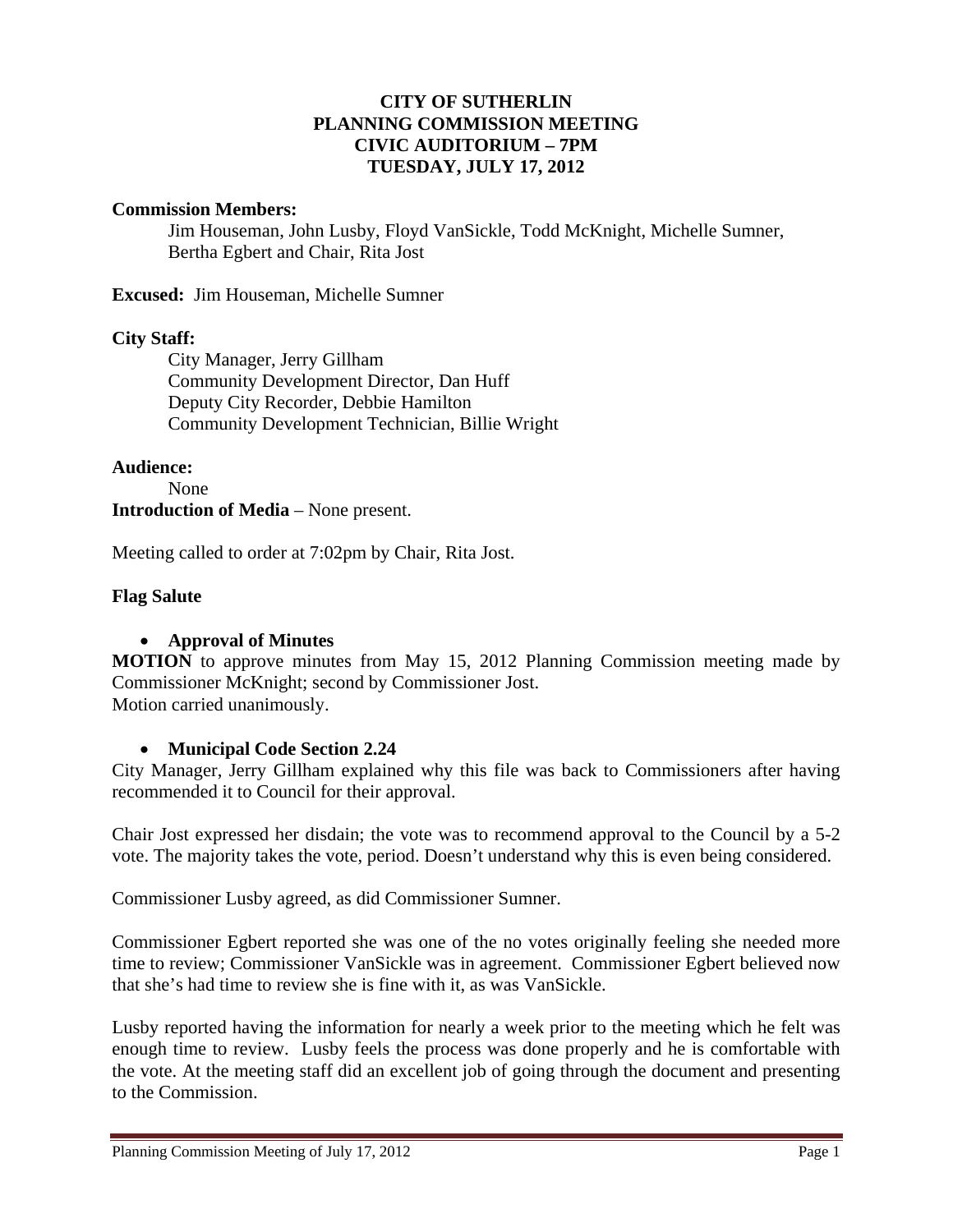Consensus was to refer recommendation, as is, back to council for approval.

## **Planned Unit Developments – Section 4.6 of the Development Code**

Council requested the Commission review this section of the Development Code. Comments were raised regarding the need to require full development standards within all PUD's.

Staff report: Gillham reported Council would like to have the PUD code match with the development code. Huff distributed the current code section on PUD's, noting they will have time to review document for the next meeting in August. He explained the differences in the PUD code and the Development Code. Council would like PUD to meet same standards as normally required by the Development Code.

# o What is the advantage of doing a PUD?

*Able to do more lots, more freedom with design, and can manipulate more than in the standard residential requirements.* 

Chair Jost felt it worth going through a review and comparison of the two codes..

*Gillham stated PUD ordinances are often attractive to builders with costs usually less that the standard route. Huff added, it allows the developer to be more creative.*

Consensus of the Commission was to add to next month's agenda for review.

### **Public Comment**

No public comment received.

### **Commission Comments/Questions**

Commissioner Egbert - wants to understand why some motor homes and RV's are allowed to be lived in, specifically referring to an address between Comstock and Hospitality Way. *Currently being taken care of; reported that it was allowed several years ago and should have never happened in the first place.* 

Commissioner VanSickle questioned the process of condemning a property; he knows of one that needs dealt with. *At Commission direction Gilliam will write a letter to the owners*

Chair Jost interjected unless there is a danger we need to be very careful. *Gillham will have the Code Enforcement Officer take a look at the property.* 

 Gillham introduced newly hired Community Development Tech, Billie Wright. She has worked with the City through Experience Works for approximately 18 months; we're glad to have her officially on board now. Through Council direction we will have a Planning Consultant come in one or two days a week when needed. Wright will be a constant in the office, answering the phone and eventually will be able to answer questions and direct people in their requests. Huff will be more involved with the City Manager in working on Community Development; drawing business and developers to Sutherlin. Their desire is to have the department to be a one stop shop, always open and friendly.